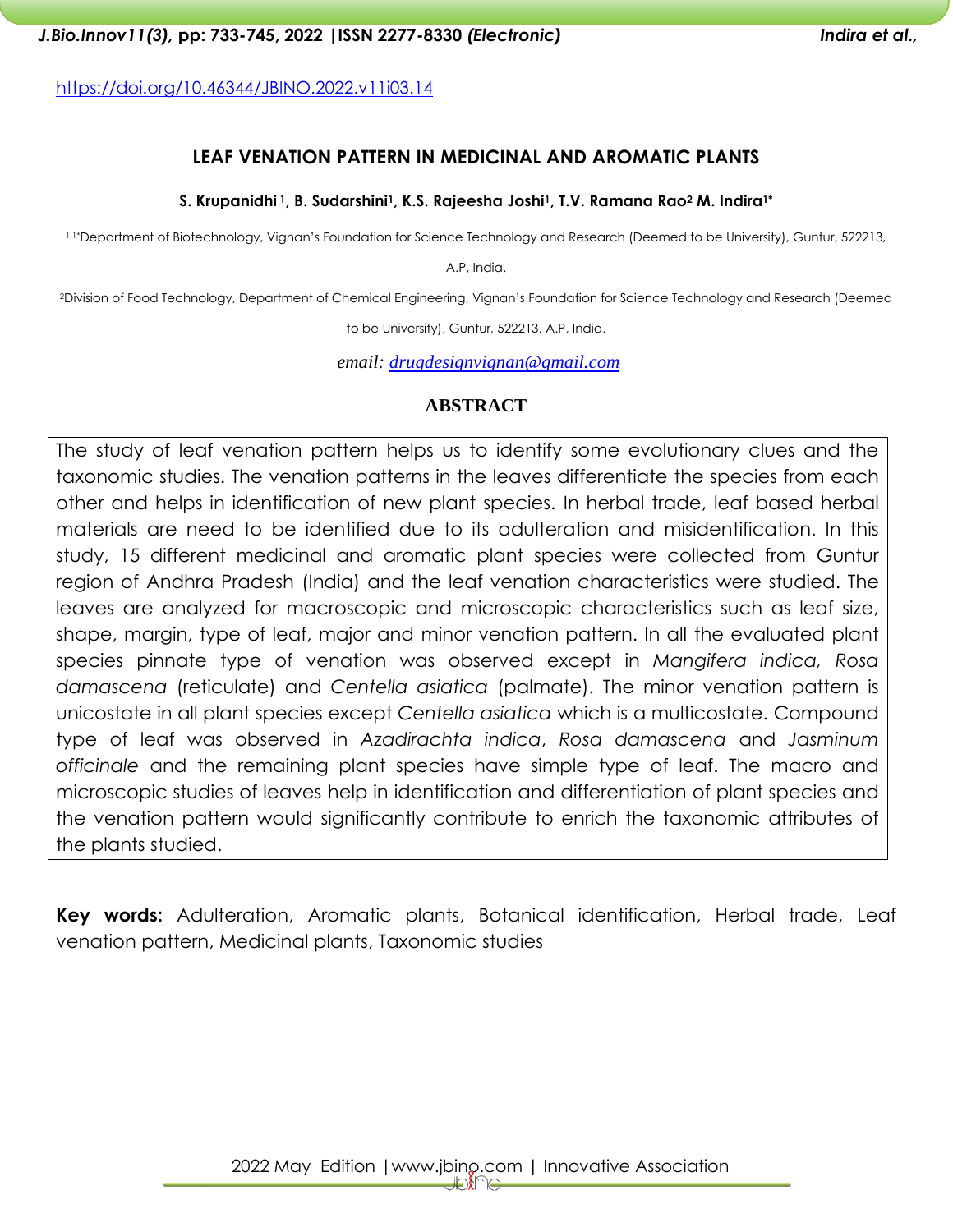## **INTRODUCTION**

In recent years, the medicinal and aromatic plant species are attracting the attention of more and more researchers due to their commercial potential [1]. Over centuries, the people around the world have used medicinal and aromatic plants to fight against various illnesses and maintained the overall health [2,3]. Every part of the medicinal and aromatic plant including seeds, roots, stem, leaves, bark, flowers and fruits are said to have medicinal value [1]. Among these, leaves are most frequently used for the treatment of various diseases followed by other parts of the plant [4]. Traditionally, the morphological features such as size and shape of the leaf are used to differentiate various plant species [5]. Leaves vary among each other by their size, shape and other characteristics like the blade margin and the venation patterns of the leaf lamina [6]. The architecture of the leaves shows a great variance in the angiosperms [7]. The veins in the leaves act as a support to the leaf lamina helping the leaf to maintain its three-dimensional structure and also the transportation of water from roots to leaves [8]. Leaf shapes vary accordingly and include oval, linear, elliptic, cordate, reniform and so on [9]. Veins contribute to the taxonomic character of the leaf through which one can differentiate different species of plants [6].

Phenotypic characters of the plants are important to be studied as it helps us to differentiate among the plant species by their physical appearance such as texture, color, size, shape and venation pattern

[10,11]. The study of leaf venation and its pattern provides information related to photosynthetic performance and it has several applications in plant technology, agriculture and paleobiology [12]. Leaves possesses characteristic aroma, flavor and pungent taste due to the presence of aromatic compounds [13]. Leaves are used as herbal teas, beverages, spices, churnas and powders [14]. In economical point of view, the leaves are adulterated with other plant leaves which upon consumption results into adverse effects [15]. Commercially, the medicinal and aromatic plants leaves are the most used parts followed by stem, roots and flowers [16]. Despite the wide use and commercialization of medicinal and aromatic plants, the botanical quality of the samples is not always genuine or pure due to adulteration and plant misidentification [15]. These often results in poor quality of the sample, substituted sample and adulterated sample that affect the effectiveness and safety of the product [17]. The morphological and organoleptic evaluation of the raw material of medicinal herbs and spices are essential in view of herbal adulteration [18]. Identifying the spurious plant, authentication of the authentic plant is required in herbal raw material trade [19]. The morphological features evaluating the leaf based herbal raw materials are leaf size, shape, petiole, venation, leaf base and leaf apex [20,21].

A few studies are reported related to the venation pattern of medicinal and aromatic plants compared with other plant species [22-24]. Foliar venation helps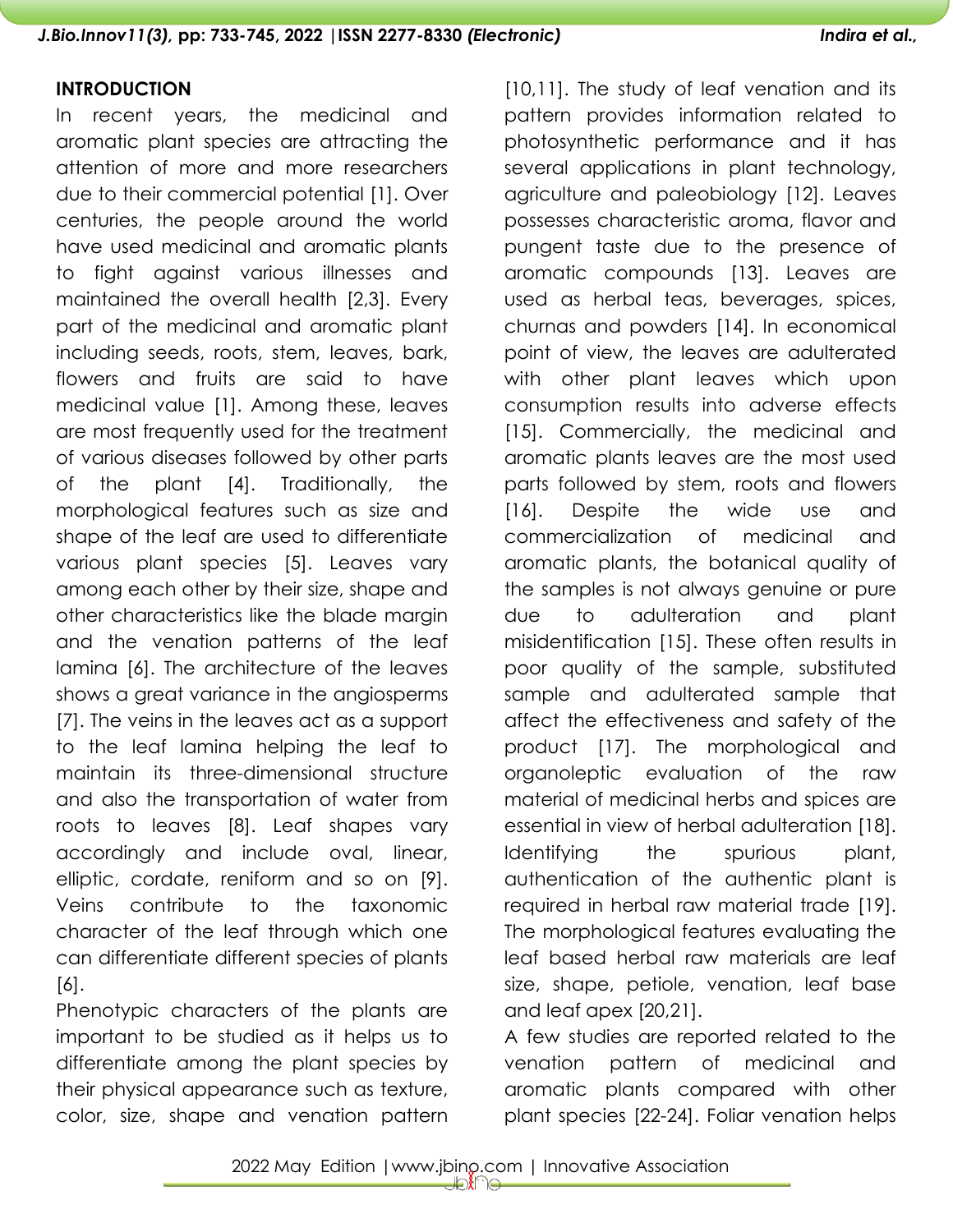in the study of various species to specifically identify or describe a particular species collected [25]. In the present study, the morphological features such as leaf size, shape, petiole and leaf venation pattern in fifteen different plant leaves belonging to eleven taxa of medicinal and aromatic plants category are reported. The findings of venation pattern may help to identify an adulterated herbal material and also helps in the authentication of the authentic plant material in herbal trade.

# **MATERIALS AND METHODS Collection of Plant material**

A total of fifteen different medicinal and aromatic plants leaves are collected from different habitats. The selected plants are *Mytragyna speciosa* (Korth) Havil., *Mangifera indica* L., *Coleus blumei (Synonym:Coleus Scutellarioides)* (L.) Benth, *Azadirachta indica* A. Juss., *Rosa damascene* Mill., *Jasminum officinale* L., *Allamanda cathartica* L., *Tecoma gaudichaudi* (Synonym: *Tecoma stans* (L.) Juss. ex Kunth), *Nerium oleander* L., *Ocimum tenuiflorum* L., *Pentalinon luteum* (L.) B.F.Hansen & Wunderlin, *Andrographis paniculata* (Burm.f.) Nees, *Centella asiatica* (L.) Urban, *Ruellia tuberosa* L. and *Hibiscus longifolius* (Willd.). The leaves are collected in the month of January-February from Guntur region of Andhra Pradesh, India. The microscopic studies are done using Stereo zooming microscope with CMOS camera (Lawrence and Mayo) and Trinocular microscope with CMOS camera (Lynx model 1803).

## **Chemicals and Reagents**

The chemicals, solvents and reagents used in the present work are of A R grade (Merck, Qualigens, Loba and SLR purchased from local supplier.

# **Leaf clearing and Venation**

The fresh leaves are collected from different medicinal and aromatic plant species and the major venation patterns are traced out. In addition to this, leaf clearing studies are performed to observe the minor venation pattern clearly. These leaves are placed in a beaker and are washed thoroughly under running tap water to remove the debris and the dust on the leaves. In this method, the reagents phenol and trichloro acetic acid are used in equal proportions (1:1). The crystals formed in the mixture are melted at 60°C in hot air oven. Then, the leaves are immersed in this solution and incubated at 60°C for an hour. Leaving in this solution digests the parenchymatous tissues of the leaves which makes the leaves transparent and the veins remain intact such that the venation pattern and the epidermis can be seen clearly. This treatment helps us to get a proper view of the venation patterns in the leaf including secondary and tertiary venations, and also provides a proper glance of the epidermal layer of the leaf. The solution is poured out and the leaves are washed with water carefully to remove the traces of phenol and tri chloroacetic acid. Further, the leaves are stained with 1% ink pad ink of blue color by diluting it in water and left aside for 10-15 minutes. Excess stain has been removed by washing with water. Next, 50% ethyl alcohol solution added to the leaves and kept for 10-15 minutes. After this treatment, the leaves are washed under running tap water, treated with lactophenol for 5 minutes and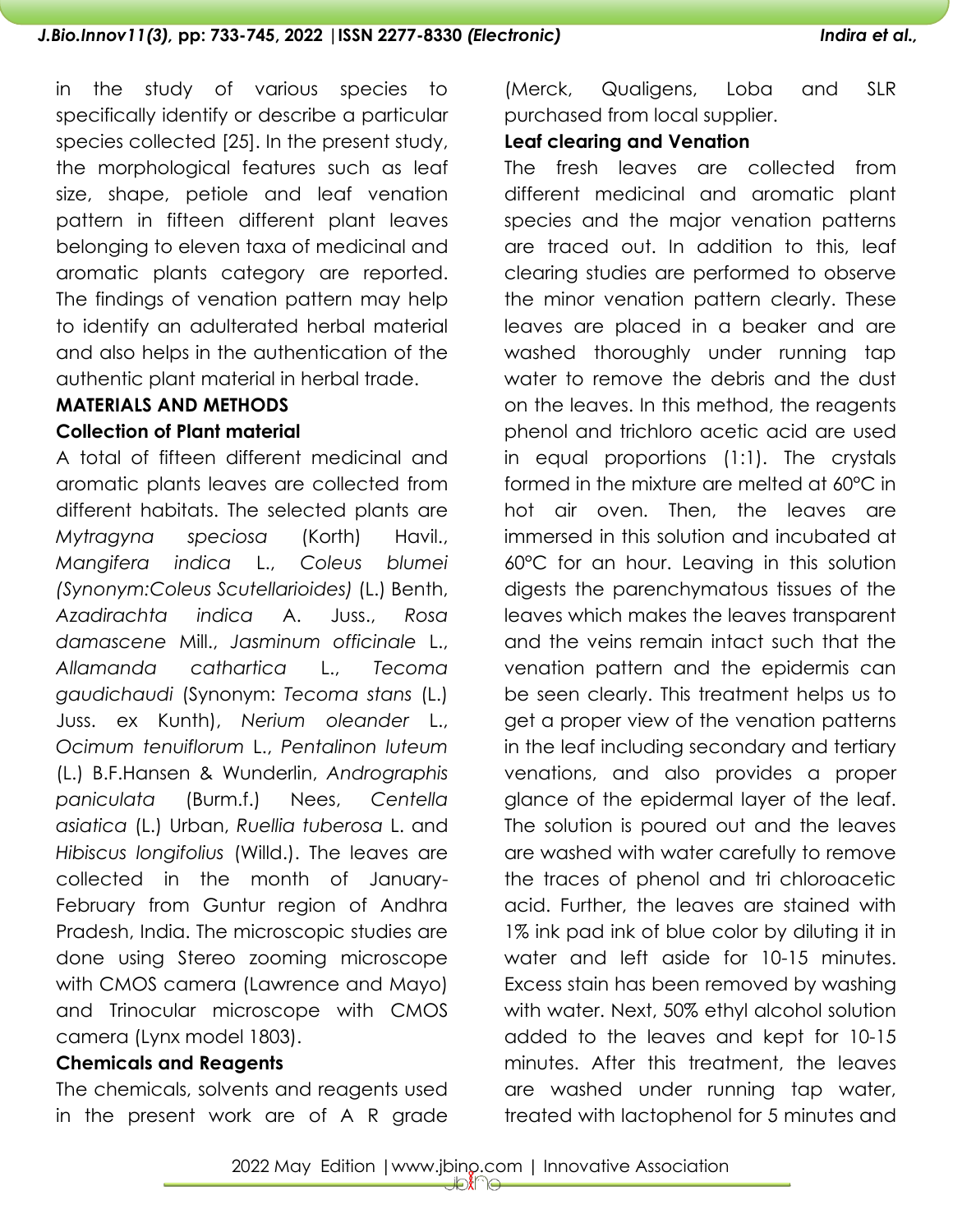the excess stain is removed by pressing with filter paper. The leaves are observed under stereo zoom microscope to get the microphotographs at desired magnification [26].

## **RESULTS AND DISCUSSION**

During the present investigation on the study of leaf architecture, major and minor venation patterns for fifteen varieties of medicinal and aromatic plants (Figure 1) are analyzed. The results of this analysis showed the important anatomical features of the medicinal and aromatic plants. Medicinal and aromatic plants have long been used by people for treating various diseases in traditional health practice [19].

In recent years, the herbal trading is exponentially increased globally, herbs and spices have become prone to adulteration by deliberate or unintentional means [27]. The deliberate adulteration is economically motivated to get more profit, whereas unintentional adulteration is attributed to improper harvesting, processing of raw material and substituting with close or related plant species [27]. The morphological and organoleptic evaluation of herbal raw materials is essential for identifying and evaluating the authenticated plant species from adulterants [21].



Pentalinon luteum Andrographis paniculata Centella asiatica Ruellia tuberosa **Hibiscus longifolius** 

## **Figure 1. Leaves of medicinal and aromatic plants selected for leaf venation studies.**

The qualitative features of leaf architecture of selected plants are listed in the Table 1.

The plants scientific name, common name, family, order, phyllotaxy and type of the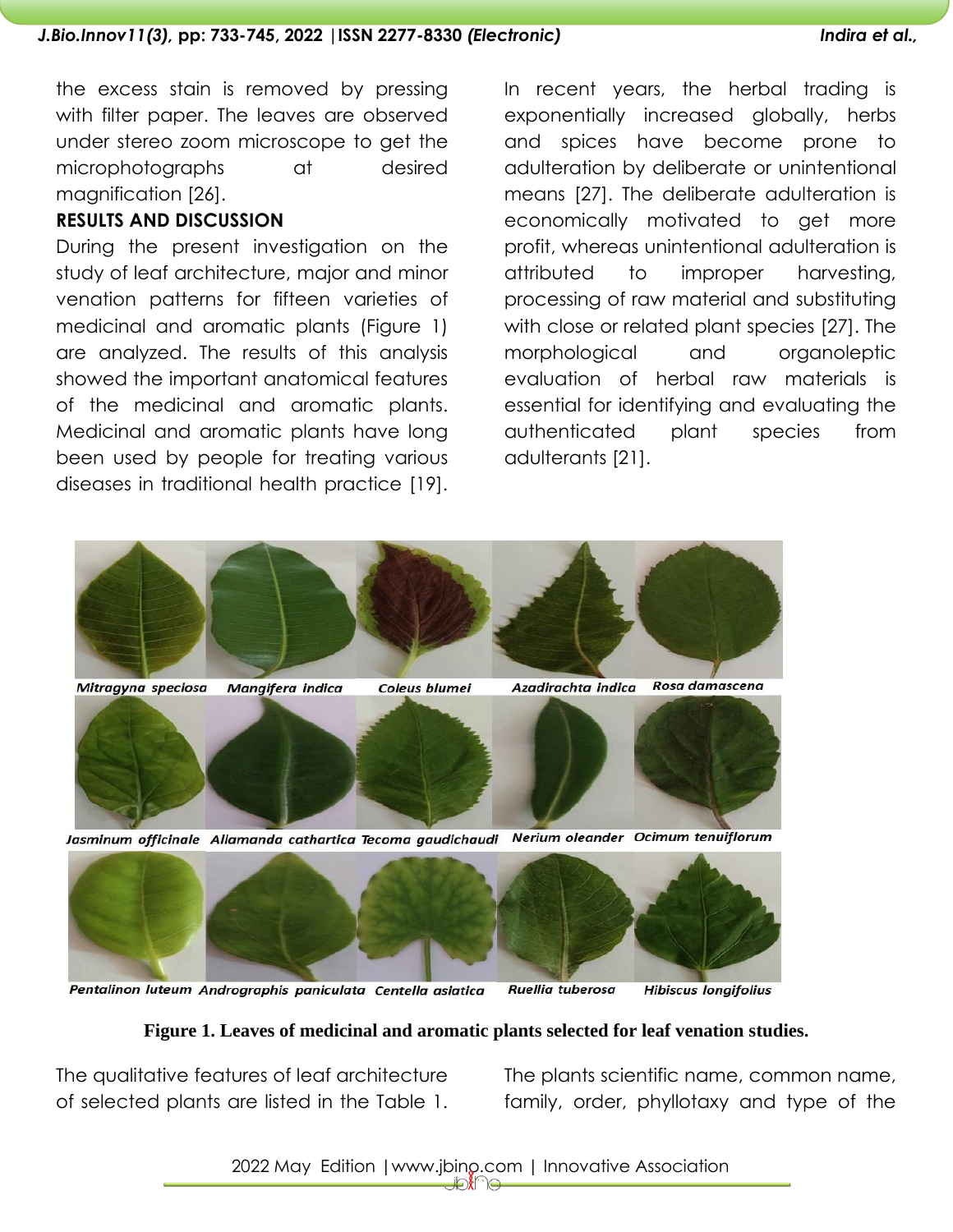# leaf details are listed. The selected plant species belong to the families namely Rubiaceae, Anacardiaceae, Lamiaceae, Meliaceae, Rosaceae, Oleaceae, Apiaceae, Bignoniaceae, Apocyanaceae, Acanthaceae and Malvaceae. The leaf type for all plant species is foliage and the phyllotaxy of the plant leaves was alternate and opposite.

For the plant species *Mitragyna speciosa, Mangifera indica, Azadirachta indica, Rosa damascena, Centella asiatica* and *Hibiscus longifolius.* The plants such as *Azadirachta indica, Rosa damascena* and *Jasminum officinale* have compound type of leaf whereas remaining plant species have simple type of leaves.

| <b>Name</b>                    | <b>Common</b><br>name   | Family        | Order          | Leaf<br>type | <b>Phyllotaxy</b> | <b>Type of leaf</b> |
|--------------------------------|-------------------------|---------------|----------------|--------------|-------------------|---------------------|
| Mitragyna                      | Kratom                  | Rubiaceae     | Gentianales    | Foliage      | Alternate         | Simple              |
| speciosa                       |                         |               |                |              |                   |                     |
| Mangifera indica               | Mango                   | Anacardiaceae | Sapindales     | Foliage      | Alternate         | Simple              |
| Coleus blumei                  | Painted<br>nettle       | Lamiaceae     | Lamiales       | Foliage      | Opposite          | Simple              |
| Azadirachta indica             | Neem                    | Meliaceae     | Sapindales     | Foliage      | Alternate         | Compound            |
| Rosa damascena                 | Damask<br>rose          | Rosaceae      | <b>Rosales</b> | Foliage      | Alternate         | Compound            |
| Jasminum<br>officinale         | Jasmine                 | Oleaceae      | Lamiales       | Foliage      | Opposite          | Compound            |
| Allamanda<br>cathartica        | Golden<br>trumpet       | Apiaceae      | Apiales        | Foliage      | Opposite          | Simple              |
| <b>Tecoma</b><br>gaudichaudi   | Yellow<br>bells         | Bignoniaceae  | Lamiales       | Foliage      | Opposite          | Simple              |
| Nerium oleander                | Oleander                | Apocyanaceae  | Gentianales    | Foliage      | Opposite          | Simple              |
| Ocimum<br>tenuiflorum          | Holy basil              | Lamiaceae     | Lamiales       | Foliage      | Opposite          | Simple              |
| Pentalinon luteum              | Hammock<br>vipers' tail | Apocyanaceae  | Gentianales    | Foliage      | Opposite          | Simple              |
| Andrographis<br>paniculata     | Green<br>Chiretta       | Acanthaceae   | Lamiales       | Foliage      | Opposite          | Simple              |
| Centella asiatica              | Gotu kola               | Apiaceae      | Apiales        | Foliage      | Alternate         | Simple              |
| Ruellia tuberosa               | Meadow<br>weed          | Acanthaceae   | Lamiales       | Foliage      | Opposite          | Simple              |
| <b>Hibiscus</b><br>longifolius | Hibiscus                | Malvaceae     | Malvales       | Foliage      | Alternate         | Simple              |

**Table 1 – Qualitative features of leaf architecture of selected medicinal and aromatic plants plant species.**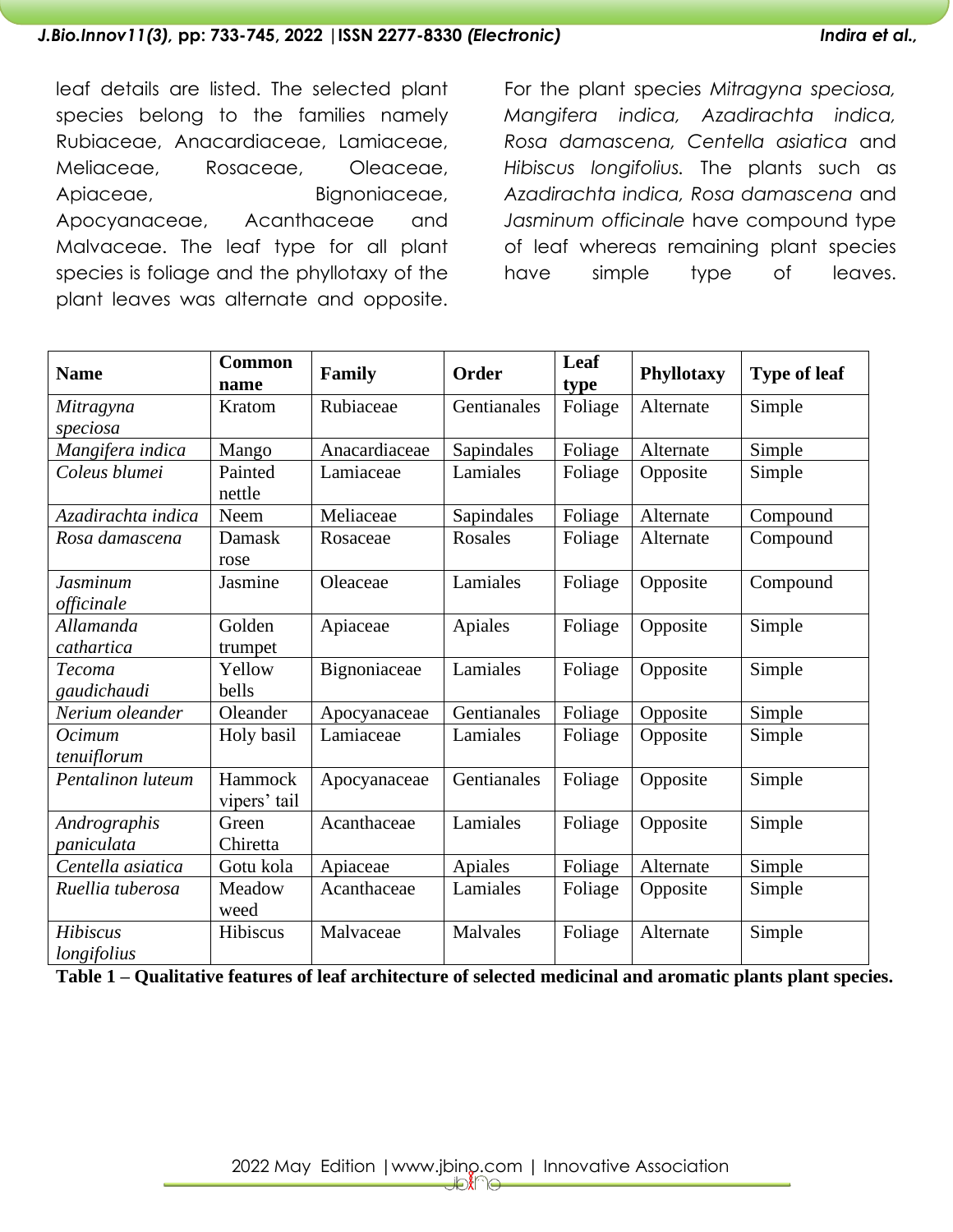The macro and microscopic analysis of leaves such as size, shape, petiole, phyllotaxy and venation helps us to study the orientation of the veins in the leaves and the leaf lamina for identification and characterization of particular medicinal and aromatic plant species [21, 28]. The organoleptic, macroscopic and

microscopic combination help in identification and evaluation of raw materials that provide high degree of confidence [21]. The shape, length, breadth, margin, petiolate, major and minor venation patterns of leaves studied under current investigation are listed in Table 2.

| Table 2. Leaf venation pattern in the presently studied medicinal and aromatic plant species |  |  |
|----------------------------------------------------------------------------------------------|--|--|
|----------------------------------------------------------------------------------------------|--|--|

|                            |              | Length | <b>Breadth</b> |               |                  | <b>Major</b>        | <b>Minor</b>        |
|----------------------------|--------------|--------|----------------|---------------|------------------|---------------------|---------------------|
| <b>Plant Name</b>          | <b>Shape</b> | (mm)   | (mm)           | <b>Margin</b> | <b>Petiolate</b> | venation<br>pattern | venation<br>pattern |
| Mitragyna speciosa         | Ovate        | 9.5    | 4.9            | Entire        | $+$              | Pinnate             | Unicostate          |
| Mangifera indica           | Elliptical   | 11.6   | 2.3            | Entire        | $+$              | Reticulate          | Unicostate          |
| Coleus blumei              | Ovate        | 4.5    | 2.4            | Dentate       | $+$              | Pinnate             | Unicostate          |
| Azadirachta indica         | Lanceolate   | 5.8    | 2.5            | Dentate       | $+$              | Pinnate             | Unicostate          |
| Rosa damascena             | Ovate        | 3.1    | 1.6            | Serrate       | $+$              | Reticulate          | Unicostate          |
| Jasminum officinale        | Lanceolate   | 7.2    | 3.6            | Entire        | $+$              | Pinnate             | Unicostate          |
| Allamanda cathartica       | Lanceolate   | 6.5    | 1.6            | Entire        | $+$              | Pinnate             | Unicostate          |
| Tecoma gaudichaudi         | Elliptical   | 9.2    | 3.5            | Serrate       | $+$              | Pinnate             | Unicostate          |
| Nerium oleander            | Lanceolate   | 11.0   | 1.9            | Entire        | $+$              | Pinnate             | Unicostate          |
| Ocimum tenuiflorum         | Ovate        | 4.9    | 2.9            | Crenate       | $+$              | Pinnate             | Unicostate          |
| Pentalinon luteum          | Elliptical   | 7.0    | 4.9            | Entire        | $+$              | Pinnate             | Unicostate          |
| Andrographis<br>paniculata | Lanceolate   | 4.1    | 1.4            | Entire        | $+$              | Pinnate             | Unicostate          |

2022 May Edition | www.jbino.com | Innovative Association<br>  $\bigcirc$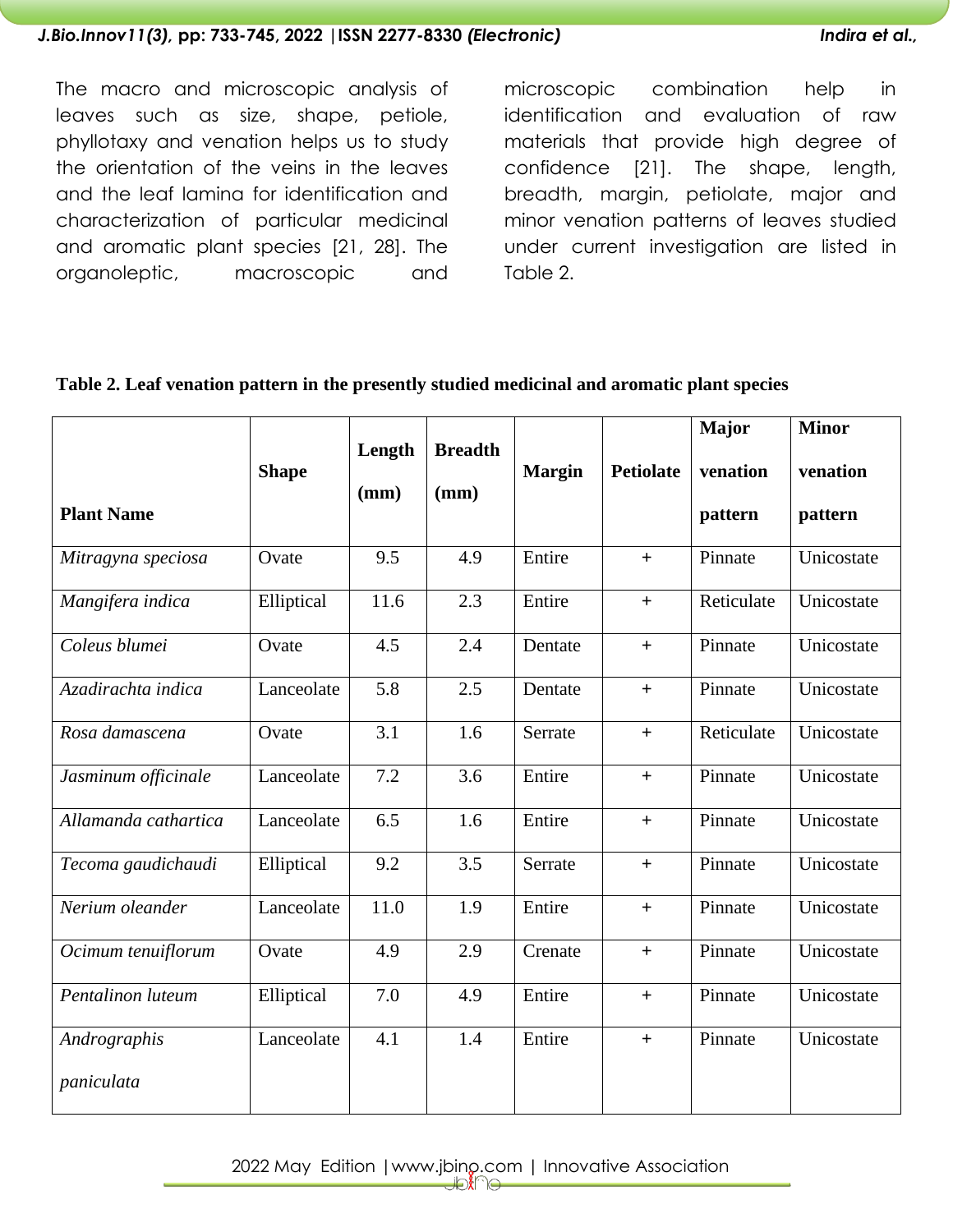| Centella asiatica    | Reniform   | 3.4 | 3.7 | Crenate  | Palmate | Multicostate |
|----------------------|------------|-----|-----|----------|---------|--------------|
| Ruellia tuberosa     | Elliptical | 5.4 | 2.3 | Undulate | Pinnate | Unicostate   |
| Hibiscus longifolius | Elliptical | 7.0 | 4.0 | Serrate  | Pinnate | Unicostate   |

The main shapes of the leaves are ovate (*Mitragyna speciosa, Coleus blumei, Rosa damascena,* and *Ocimum tenuifolium*), elliptical (*Mangifera indica, Tecoma gaudichaudi*, *Pentalinon luteum, Ruellia tuberosa* and *Hibiscus longifolius*), lanceolate (*Azadirachta indica, Jasminum officinale, Nerium oleander* and *Andrographis paniculata*) and reniform (*Centella asiatica*). The length of the selected leaves ranges from 3.1mm -11.6 mm and breadth ranges from 1.4mm to 4.9 mm which are represented in the Table 2 for each leaf. All the plant species are petiolate and the margins varied from one plant to another plant. The plants such as *Mitragyna speciosa, Mangifera indica, Jasminum officinale, Allamanda cathartica, Nerium oleander, Pentalinon luteum* and *Andrographis paniculata* leaves have entire margin. The plants *Coleus blumei, Azadirachta indica* have dentate type of margins. Serrate type of margin is observed in plants such as *Rosa damascena, Tecoma gaudichaudi, Hibiscus longifolius.* Crenate type of margin is observed in *Ocimum tenuifolium* and *Centella asiatica. Ruellia tuberosa* has undulate type of wavy margin.

The design and venation pattern of leaf is very important for plant photosynthesis performance in agriculture and plant technology [29]. Leaf veins are essential for

structure of a leaf to maintain its threedimensional structure, orientation and mechanical support to leaves [30]. The leaf veins are responsible for transport of water, nutrients and biological products by photo assimilation process due to the presence of xylem and phloem [6, 31]. Leaves have many features for taxonomic significance and herbal trade [32]. Out of all features, leaf venation has potential significance and the venation pattern vary strongly across the major plant lineages but reticulate venation evolved frequently [6]. Typically, three orders of venation have been observed which includes first order veins (major veins) run from petiole to the leaf apex, second order veins branching at intervals and the third order veins branching in between the leaf lamina [33]. The venation pattern is mainly pinnate, reticulate and palmate (Figure 2). Pinnate type of venation has been observed in 12 species of plants such as *Mitragyna speciosa, Coleus blumei, Azadirachta indica, Jasminum officinale, Allamanda cathartica, Tecoma gaudichaudi, Nerium oleander, Ocimum tenuiflorum, Pentalinon luteum, Andrographis paniculata, Ruellia tuberosa* and *Hibiscus longifolius.*  Reticulate type of venation is observed in two plant species namely *Mangifera indica* and *Rosa damascena. Centella asiatica* has palmate type of venation. In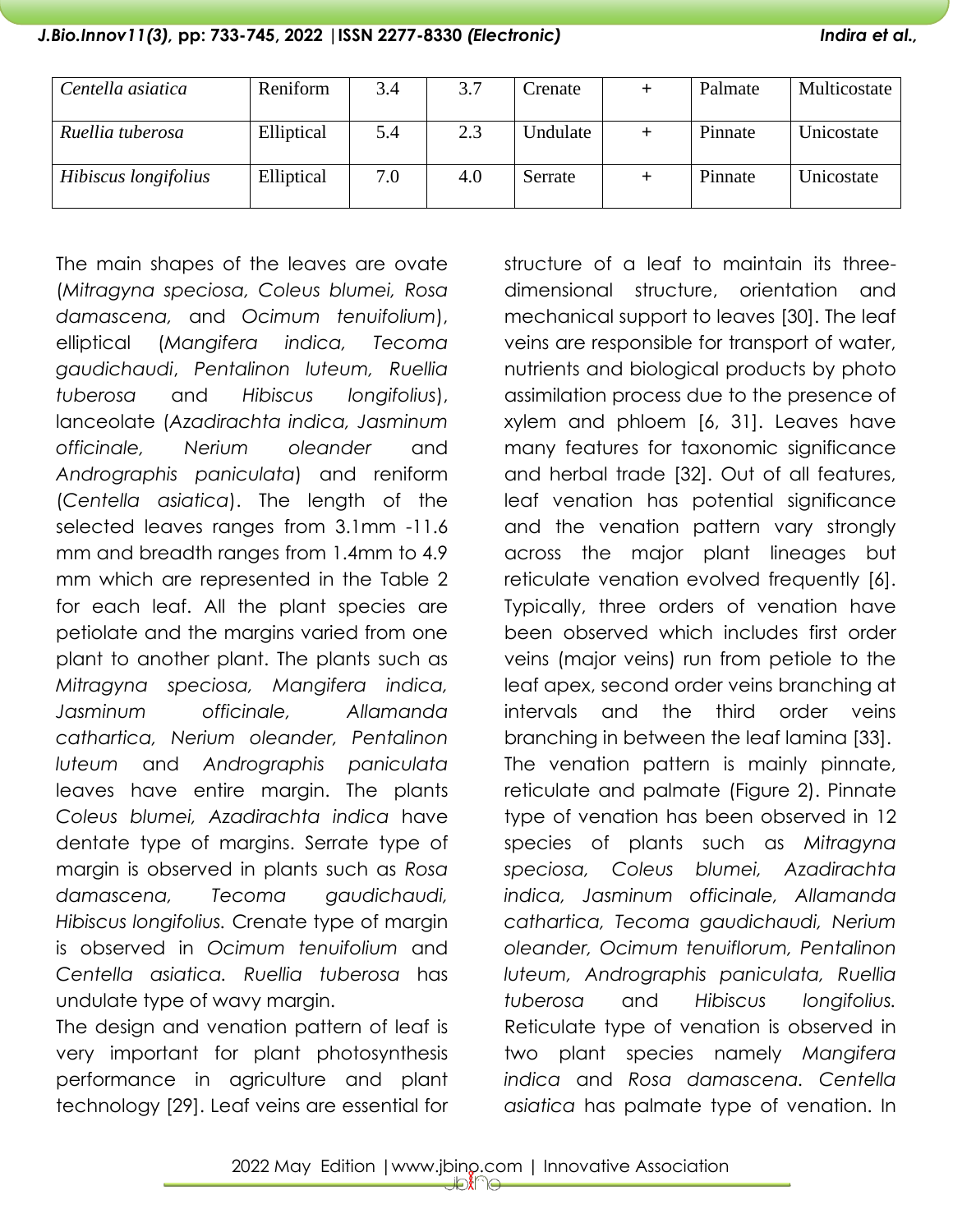the present study, the macro and microscopic analyses of fifteen different medicinal and aromatic plants are performed and different venation patterns have been evaluated microscopically using trinocular and stereo zoom microscopes. The study has significant importance because the presently studied medicinal and aromatic plant varieties provided valuable information on their vein

architecture and venation patterns. The results obtained in this study helps in identification, purity and effectiveness of herbal materials developed as a botanical. There are a few studies related to venation pattern in medicinal and aromatic plants [34, 35]. The selected plants have simple and compound type of leaf belongs to foliage category.



#### **Figure 2. Leaf venation pattern of selected medicinal and aromatic plants.**

The plant leaves have bioactive compounds with various biological activities and effective for various diseases [36]. The plants such as *Rosa damascena*, *Jasminum officinale*, *Ocimum tenuiflorum* and *Hibiscus longifolius* produce bioactive compounds with aroma and flavor. They are used in food, pharmaceutical and

cosmetic industries [37-40]. The other plants such as *Mitragyna speciosa*, *Coleus blumei*, *Mangifera indica*, *Azadirachta indica*, *Allamanda cathartica*, *Tecoma gaudichaudi*, *Nerium oleander*, *Pentalinon luteum*, *Andrographis paniculata*, *Centella asiatica* and *Ruellia tuberosa* are having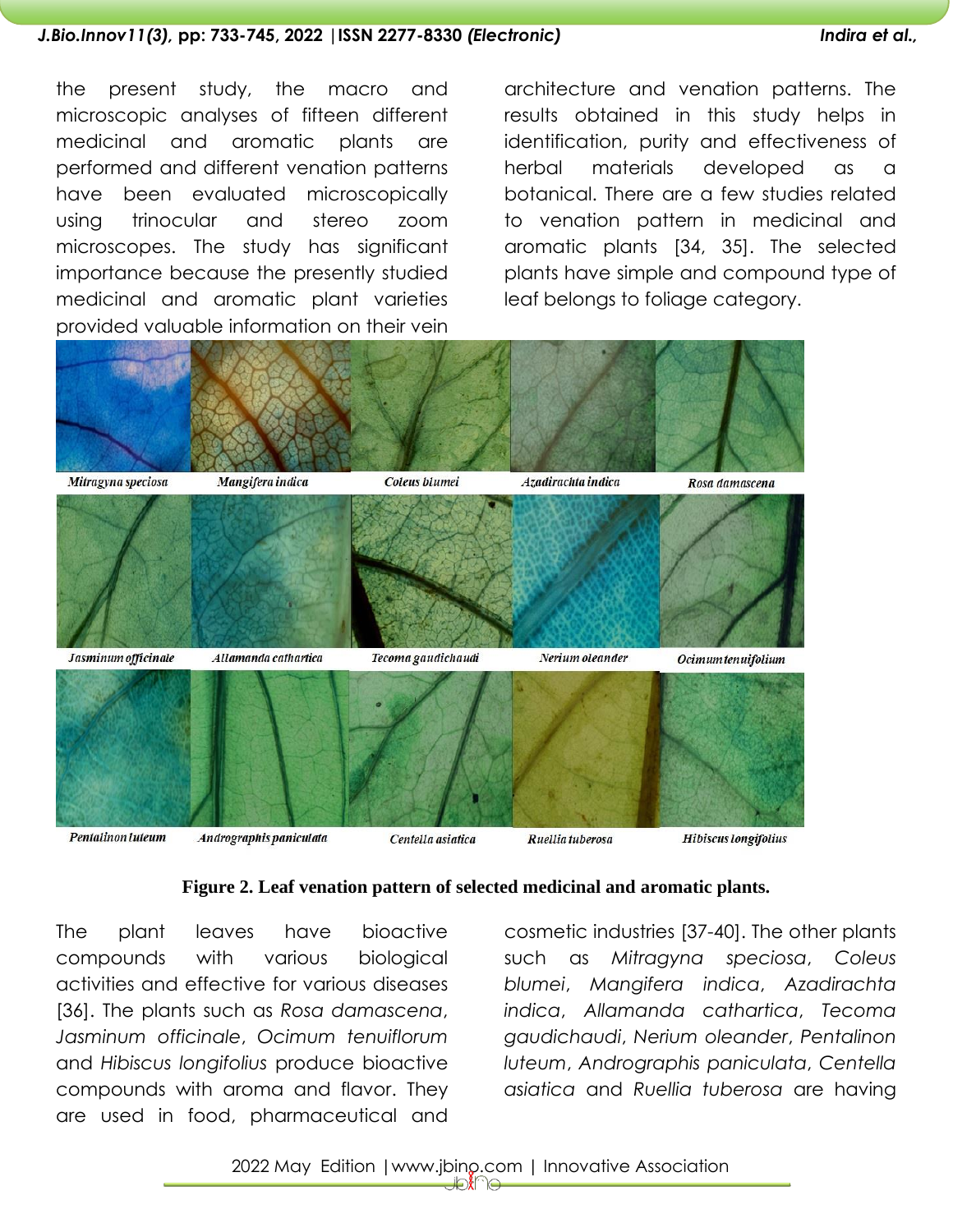medicinal importance used for various pharmacological activities [41- 50].

## **Conclusion**

The leaf venation pattern contributes as a marker in plant systematics and also helpful for cataloguing medicinal and aromatic plants. The importance of leaf venation as taxonomic entities can be preserved for longer period of time and for systematic evidence also. The results of minor venation patterns obtained in this study are useful for studying various characteristic features, identifying and classifying different medicinal and aromatic plant species. For preserving the plant ecosystem, plant conservation and trading of herbal materials, the scientific data related to classical techniques like morphological, macroscopic, microscopic and organoleptic studies are essential and provides the identification, purity and quality assessment of medicinal and aromatic plants. Proper identification of botanical ingredients in medicinal and aromatic plants is critical for maximizing their efficacy and minimizing the adulteration. Further, the addition of research on medicinal and aromatic plants leaf venation will speed up the discoveries and generates the scientific knowledge in plant biology, agriculture and herbal trade.

# **Conflict of Interest**

The authors declare no conflict of interest, financial or otherwise.

# **ACKNOWLEDGEMENTS**

The authors acknowledge the management of VFSTR (Deemed to be University) for providing a platform to carryout research work. This work was supported by DST FIST networking facility project LSI-576/2013 and Centre of Excellence in Biotechnology Department at VFSTR University, India.

# **References**

- 1. Sofowora A, Ogunbodede E, Onayade A. The role and place of medicinal plants in the strategies for disease prevention. African journal of traditional, complementary and alternative medicines. 2013; 10(5): 210-229. https://doi.org/10.4314/ajtcam.v10i5.2
- 2. Karunamoorthi K, Jegajeevanram K, Vijayalakshmi J, Mengistie E. Traditional medicinal plants: a source of phytotherapeutic modality in resourceconstrained health care settings. Journal of Evidence-Based Complementary & Alternative Medicine 2013; 18(1): 67-74. [https://doi.org/10.1177/2156587212460241](https://doi.org/10.1177%2F2156587212460241)
- 3. Petrovska BB. Historical review of medicinal plants usage. Pharmacognosy reviews. 2012; 6(11): 1-5. https://doi.org[/10.4103/0973-7847.95849](https://doi.org/10.4103/0973-7847.95849)
- 4. Pathirana CK, Madhujith T, Eeswara, J. Bael (*Aegle Marmelos* L. Correa), a Medicinal Tree with Immense Economic Potentials. Advances in Agriculture. 2020; Article **ID 8814018.** <https://doi.org/10.1155/2020/8814018>
- 5. Viscosi V, Cardini A. Leaf morphology, taxonomy and geometric morphometrics: a simplified protocol for beginners. PloS one. 2011; 6(10): e25630. https://doi.org/10.1371/annotation/bc347a be-8d03-4553-8754-83f41a9d51ae
- 6. Sack L, Scoffoni, C. Leaf venation: structure, function, development, evolution, ecology and applications in the

2022 May Edition | www.jbino.com | Innovative Association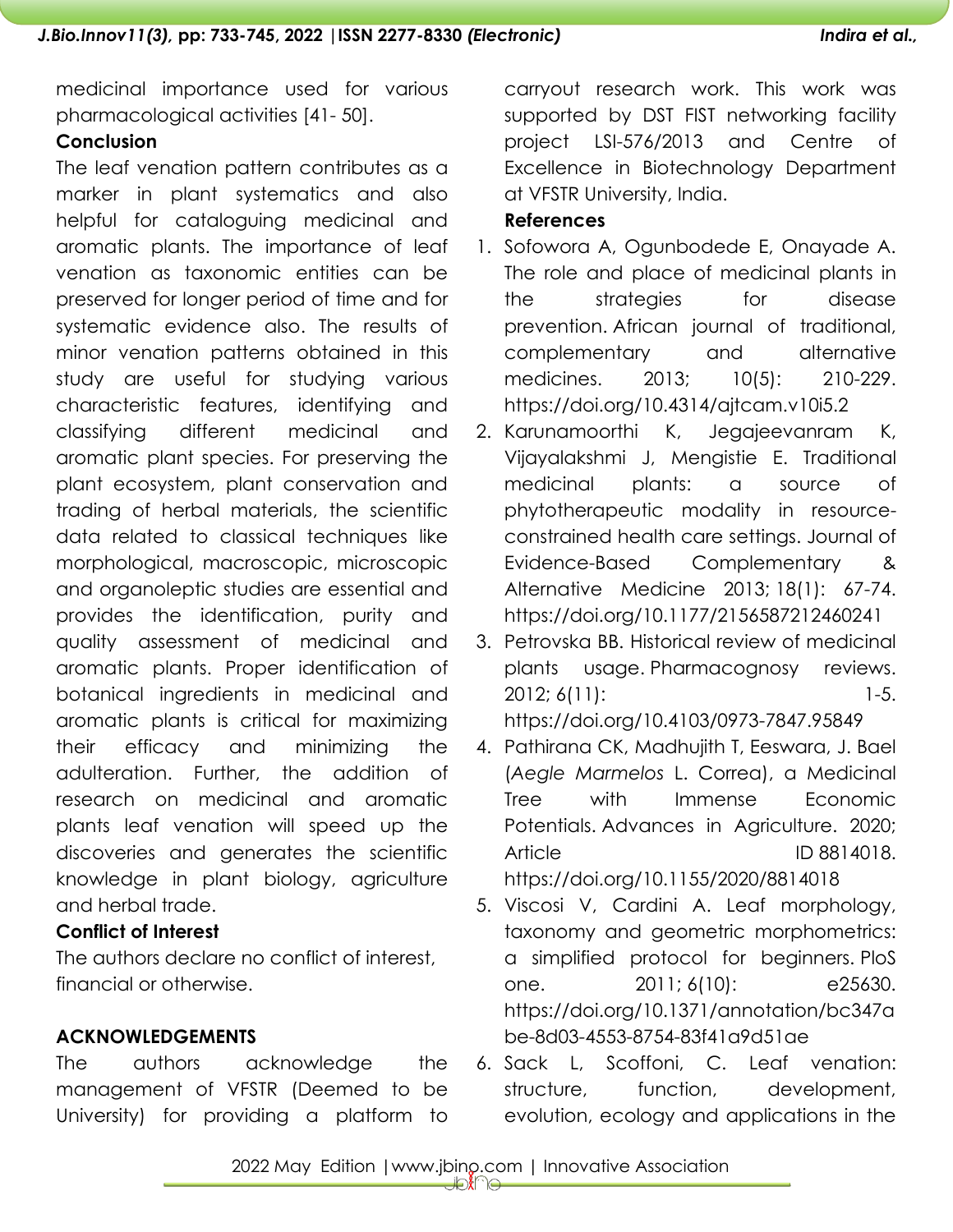past, present and future. New phytologist. 2013; 198(4): 983-1000. <https://doi.org/10.1111/nph.12253>

- 7. Nicotra AB, Leigh A, Boyce CK, Jones CS, Niklas KJ, Royer DL, Tsukaya H. The evolution and functional significance of leaf shape in the angiosperms. Functional Plant Biology. 2011; 38(7): 535-552. https://doi.org/ [10.1071/fp11057](http://dx.doi.org/10.1071/fp11057)
- 8. Katifori E. The transport network of a leaf. Comptes Rendus Physique. 2018; 19(4): 244-252.

https://doi.org/10.1016/j.crhy.2018.10.007

- 9. Niinemets U, Portsmuth A, Tobias M. Leaf shape and venation pattern alter the support investments within leaf lamina in temperate species: a neglected source of leaf physiological differentiation? Functional Ecology. 2007; 21(1): 28-40. [https://doi.org/10.1111/j.1365-](https://doi.org/10.1111/j.1365-2435.2006.01221.x) [2435.2006.01221.x](https://doi.org/10.1111/j.1365-2435.2006.01221.x)
- 10.Badron UH, Talip N, Mohamad AL, Affenddi AEA, Juhari, AAA. Studies on leaf venation in selected taxa of the genus *Ficus* L. (Moraceae) in peninsular Malaysia. Tropical life sciences research. 2014; 25(2): 111.
- 11.Ambarwari A, Adria QJ, Herdiyeni Y, Hermadi, I. Plant species identification based on leaf venation features using SVM. Telkomnika. 2020; 18(2): 726-732. [http://dx.doi.org/10.12928/telkomnika.v18i](http://dx.doi.org/10.12928/telkomnika.v18i2.14062) [2.14062](http://dx.doi.org/10.12928/telkomnika.v18i2.14062)
- 12. Zhang L, Yang J, Huang Y, Jia Z, Fang Y. Leaf venation variation and phenotypic plasticity in response to environmental heterogeneity in *Parrotia subaequalis* (H. T. Chang) R. M. Hao et H. T. Wei, an endemic

and endangered tree species from China. Forests. 2018; 9(5): 247. <https://doi.org/10.3390/f9050247>

- 13.Kumar Y, Prakash O, Tripathi H, Tandon S, Gupta MM, Rahman LU, Khan F. AromaDb: A database of medicinal and aromatic plant's aroma molecules with phytochemistry and therapeutic potentials. Frontiers in plant science. 2018; 9: 1081. <https://doi.org/10.3389/fpls.2018.01081>
- 14.Chandrasekara A, Shahidi F. Herbal beverages: Bioactive compounds and their role in disease risk reduction-A review. Journal of traditional and complementary medicine. 2018; 8(4): 451- 458.

<https://doi.org/10.1016/j.jtcme.2017.08.006>

- 15.Ekor M. The growing use of herbal medicines: issues relating to adverse reactions and challenges in monitoring safety. Frontiers in pharmacology. 2014; 4:177. https://doi.org/ [10.3389/fphar.2013.00177](https://doi.org/10.3389/fphar.2013.00177)
- 16.Barboza GE, Cantero JJ, Nunez C, Ariza Espinar L, Pacciaroni, ADV. Medicinal plants: A general review and a phytochemical and ethnopharmacological screening of the native Argentine Flora. 2009.
- 17. Fortunato RH, Varela BG, Castro MA, Nores MJ. Leaf venation pattern to recognize austral South American medicinal species of" cow's hoof"(*Bauhinia* L., Fabaceae). Revista Brasileira de Farmacognosia. 2017; 27: 158-161. <https://doi.org/10.1016/j.bjp.2016.10.007>
- 18. Santhosh Kumar JU, Krishna V, Seethapathy GS, Ganesan R, Ravikanth G, Shaanker RU. Assessment of adulteration in raw herbal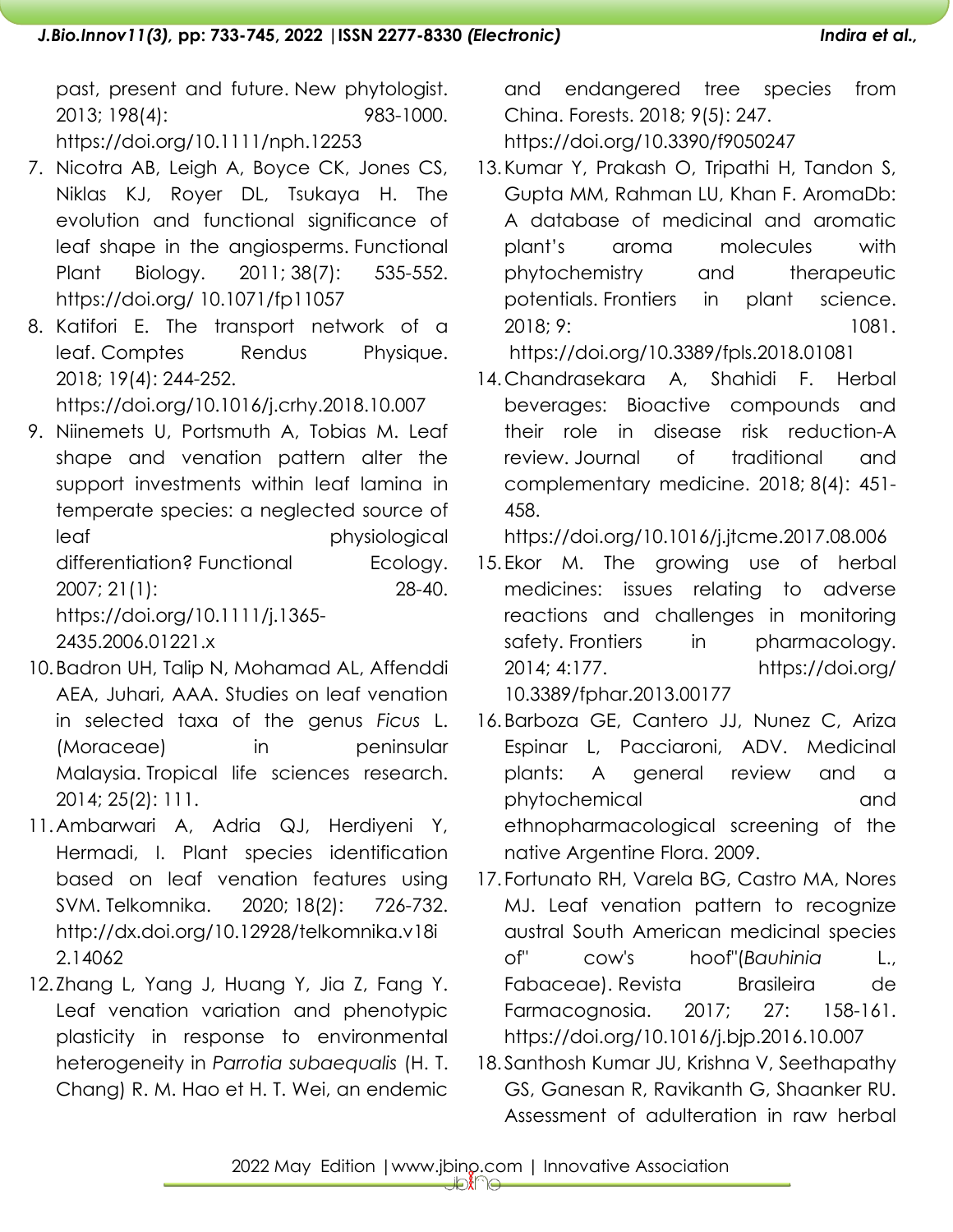trade of important medicinal plants of India using DNA barcoding. 3 Biotech. 2018; 8(3): 1-8. https://doi.org[/10.1007/s13205-018-1169-3](https://dx.doi.org/10.1007%2Fs13205-018-1169-3)

- 19.Mitra SK, Kannan R. A note on unintentional adulterations in Ayurvedic herbs. Ethnobotanical Leaflets. 2007; 11: 11-15.
- 20.Khan SA, Ibrar M, Barkatullah, B. Pharmacognostic evaluation of the leaf OF Rhus succedanea Var. Himalaica. J. D Hooker. African Journal of Traditional, Complementary and Alternative Medicines. 2016; 13(6): 107-120. https://doi.org[/10.21010/ajtcam.v13i6.16](https://dx.doi.org/10.21010%2Fajtcam.v13i6.16)
- 21.Upton R, David B, Gafner S, Glasl, S. Botanical ingredient identification and quality assessment: strengths and limitations of analytical techniques. Phytochemistry Reviews. 2020; 19(5): 1157-1177. https://doi.org/10.1007/s11101-019-09625-z
- 22.Praveen D, Asha KJ. Leaf venation studies in the species of *Ipomoea* Linn. International Journal of Botany Studies. 2020; 5(2): 119-121.
- 23.Nitu SK, Tarique H, Islam SMS. Leaf epidermal anatomy of *Cynodon dactylon* (L.) Pers. in relation to ecotypic adaptation. Bangladesh Journal of Plant Taxonomy. 2021; 28(1): 171-193. <https://doi.org/10.3329/bjpt.v28i1.54216>
- 24.Killedar SG, More HN, Nadaf SJ. Microscopic evaluation of leaves of *Memecylon umbellatum* Burm. Advances in Agriculture. 2014; Article ID 104849. [https://doi.org/ 10.1155/2014/104849](https://doi.org/%2010.1155/2014/104849)
- 25.Rao VS, Shenoy KN, Inamdar JA. Clearing and staining technique for leaf

architectural studies. Microscopica acta. 1980; 83(4): 307-310.

- 26.Ram HY, Nayyar VL. A leaf-clearing technique with a wide range of applications. In Proceedings of the Indian Academy of Sciences-Section B. 1978; 87(5): 125-127. Springer India.
- 27.Osman AG, Raman V, Haider S, Ali Z, Chittiboyina AG, Khan IA. Overview of analytical tools for the identification of adulterants in commonly traded herbs and spices. Journal of AOAC International. 2019; 102(2): 376-385. https://doi.org/ 10.5740/jaoacint.18-0389.
- 28.Mukherjee PK. Morphological and microscopical evaluations. Quality Control and Evaluation of Herbal Drugs, Elsevier. 2019; 151-193. https://doi.org[/10.1016/B978-](https://dx.doi.org/10.1016%2FB978-0-12-813374-3.00016-8) [0-12-813374-3.00016-8](https://dx.doi.org/10.1016%2FB978-0-12-813374-3.00016-8)
- 29. Liu J, Ye W, Zhang Z, Yu Z, Ding H, Zhang C, Liu S. Vein distribution on the deformation behavior and fracture mechanisms of typical plant leaves by quasi in situ tensile test under a digital microscope. Applied Bionics and Biomechanics, 2020; Article ID 8792143.

<https://doi.org/10.1155/2020/8792143>

- 30. Sharma B, Albert S, Dhaduk H. Leaf venation studies of 30 varieties of *Mangifera indica* L. (Anacardiaceae). Webbia. 2016; 71(2): 253-263. [https://doi.org/10.1080/00837792.2016.](https://doi.org/10.1080/00837792.2016.%201175092)  [1175092](https://doi.org/10.1080/00837792.2016.%201175092)
- 31. Scarpella E, Meijer AH. Pattern formation in the vascular system of monocot and dicot plant species. New Phytologist. 2004; 164(2): 209-242. [https://doi.org/10.1111/j.1469-](https://doi.org/10.1111/j.1469-8137.2004.01191.x) [8137.2004.01191.x](https://doi.org/10.1111/j.1469-8137.2004.01191.x)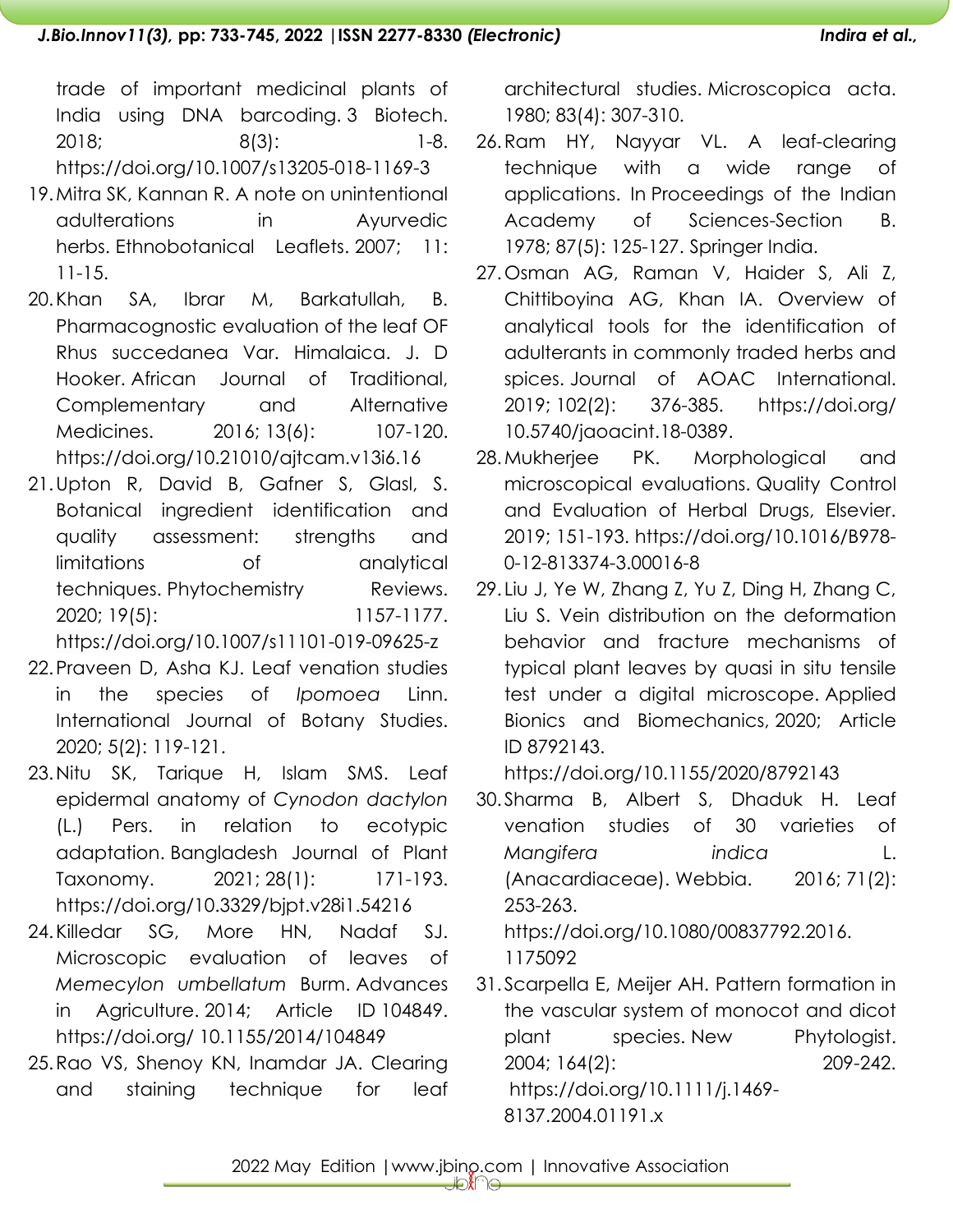- 32.Song JH, Yang S, Choi G. Taxonomic implications of leaf micromorphology using microscopic analysis: A tool for identification and authentication of Korean Piperales. Plants. 2020; 9(5): 566. <https://doi.org/10.3390/plants9050566>
- 33.Sack L, Scoffoni C, McKown AD, Frole K, Rawls M, Havran JC, Tran T. Developmentally based scaling of leaf venation architecture explains global ecological patterns. Nature Communications. 2012; 3(1): 1-10. https://doi.org/ [10.1038/ncomms1835](https://doi.org/10.1038/ncomms1835)
- 34.Arun CH, Emmanuel WS, Durairaj DC. Texture feature extraction for identification of medicinal plants and comparison of different classifiers. International Journal of Computer Applications. 2013; 62(12): 1-9.
- 35.Kumar S. Leaf Color, Area and Edge features-based approach for Identification of Indian Medicinal Plants". International Journal of Computer Science and Engineering. 2012; 3(3): 436-442.
- 36.Mustafa G, Arif R, Atta A, Sharif S, Jamil, A. Bioactive compounds from medicinal plants and their importance in drug discovery in Pakistan. Matrix Science Pharma. 2017; 1(1): 17-26. <https://doi.org/10.26480/msp.01.2017.17.26>
- 37.Mahboubi M. *Rosa damascena* as holy ancient herb with novel applications. Journal of traditional and complementary medicine. 2016; 6(1): 10- 16. https://doi.org/ [10.1016/j.jtcme.2015.09.005](https://doi.org/10.1016/j.jtcme.2015.09.005)
- 38. Takahashi JA, Rezende FAGG, Moura MAF, Dominguete LCB, Sande D. Edible flowers: Bioactive profile and its potential to be used in food development. Food Research

International. 2020; 129: 108868. [https://doi.org/10.1016/j.foodres.2019.1088](https://doi.org/10.1016/j.foodres.2019.108868) [68](https://doi.org/10.1016/j.foodres.2019.108868)

- 39.Mousavi L, Salleh RM, Murugaiyah, V. Phytochemical and bioactive compounds identification of *Ocimum tenuiflorum* leaves of methanol extract and its fraction with an anti-diabetic potential. International Journal of Food Properties. 2018; 21(1): 2390-2399. [https://doi.org/10.1080/10942912.2018.1508](https://doi.org/10.1080/10942912.2018.1508161) [161](https://doi.org/10.1080/10942912.2018.1508161)
- 40. Sood SK, Gupta P, Kumar S. Flavouring and fragrant resources of India. Scientific Publishers. 2010.
- 41.Gogineni V, Leon F, Avery BA, McCurdy C, Cutler SJ. Phytochemistry of *Mitragyna speciosa*. Kratom and Other Mitragynines. 2014; 77. https://doi.org/ [10.1201/b17666-7](http://dx.doi.org/10.1201/b17666-7)
- 42.Bauer N, Vuković R, Likić S, Jelaska, S. Potential of different *Coleus blumei* tissues for rosmarinic acid production. Food technology and biotechnology. 2015; 53(1): 3-10. https://doi.org/ [10.17113/ftb.53.01.15.3661](https://dx.doi.org/10.17113%2Fftb.53.01.15.3661)
- 43.Ediriweera MK, Tennekoon KH, Samarakoon SR. A review on ethnopharmacological applications, pharmacological activities, and bioactive compounds of *Mangifera indica* (Mango). Evidence-based complementary and alternative medicine. 2017; Article ID 6949835.

<https://doi.org/10.1155/2017/6949835>

44.Alzohairy MA. (2016). Therapeutics role of *Azadirachta indica* (Neem) and their active constituents in diseases prevention and treatment. Evidence-Based Complementary and Alternative